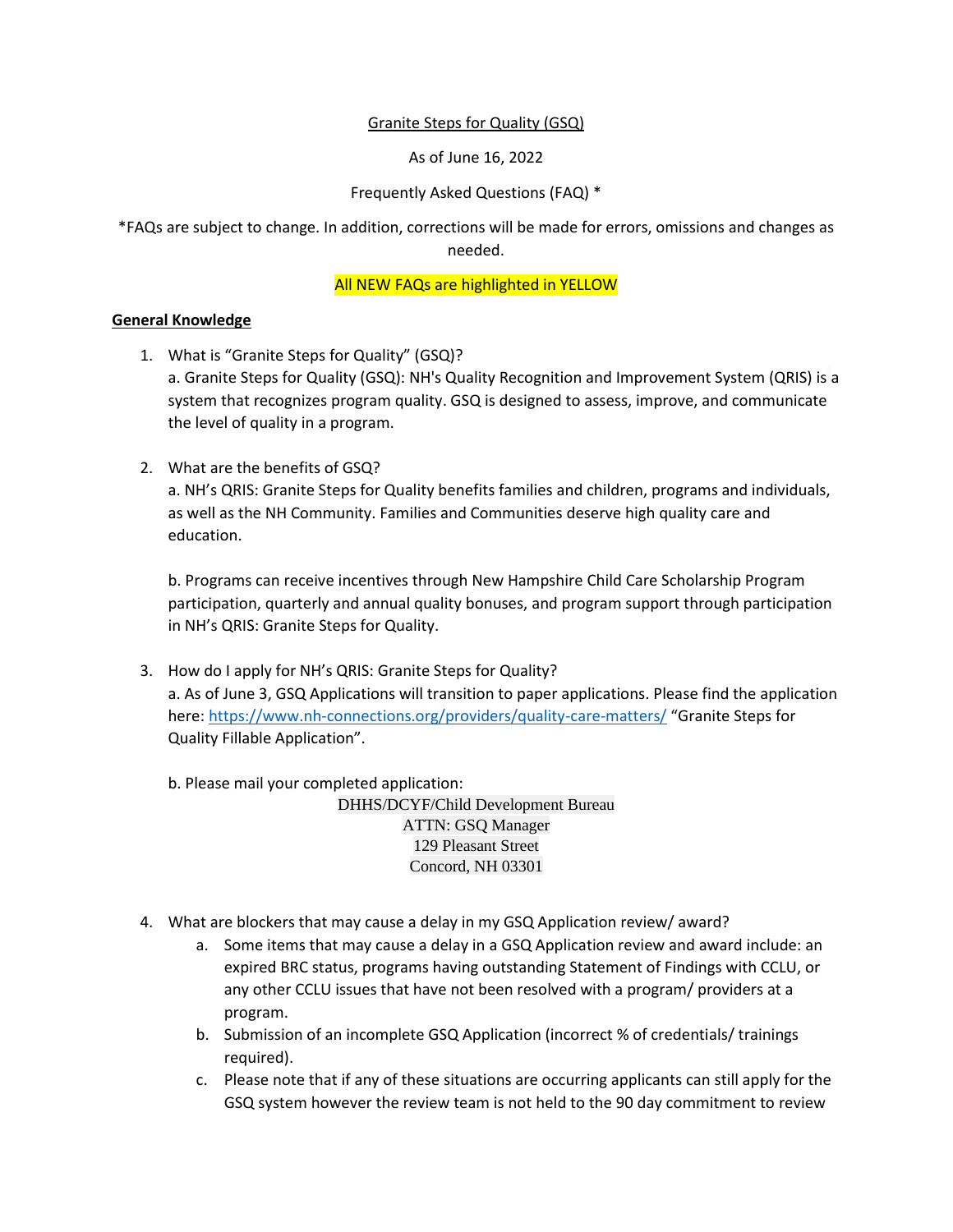and award a Quality Step. Once BCDHSC hears from CCLU that the program is in compliance, the review team will begin the application review and award process as appropriate.

- d. If any of these situations apply, please email [NHGSQ@dhhs.nh.gov](mailto:NHGSQ@dhhs.nh.gov) and we will work with CCLU to better assist the applicant.
- 5. Who can I call for help with my NH's QRIS: Granite Steps for Quality Application?
	- a. Child Care Aware of NH offers resources for early care and education programs 603- 578-1386, ext. 2532 or via email at [ccrrta@snhs.org](mailto:ccrrta@snhs.org)
	- b. ACROSS NH offers resources for Out-of-School Time programs 603-206-6848 or via email a[t acrossnh@seresc.net](mailto:acrossnh@seresc.net)
	- c. BCDHSC Credentialing Specialist, Annmarie Censullo 603-271-4684, [Annmarie.S.Censullo@dhhs.nh.gov](mailto:Annmarie.S.Censullo@dhhs.nh.gov)
	- d. BCDHSC Professional Development Specialist, Andrea Foster 603-271-9304, [Andrea.J.Foster@dhhs.nh.gov](mailto:Andrea.J.Foster@dhhs.nh.gov)

| Date               | What                                                                                                                    | Things to Know                                                                                                                                                                                    |
|--------------------|-------------------------------------------------------------------------------------------------------------------------|---------------------------------------------------------------------------------------------------------------------------------------------------------------------------------------------------|
| December 31, 2021  | Previous deadline for expired LP<br>programs                                                                            | This date has been extended                                                                                                                                                                       |
| May 31, 2022       | Approximate application<br>deadline for program to be<br>awarded by August, 2022*                                       | *The approval process can<br>take up to 90 days. This is<br>just a suggested date to<br>apply if a program wishes to<br>be awarded by the August<br>30, 2022 deadline.                            |
| August 30, 2022    | Deadline to have applied and be<br>awarded for all LP programs<br>with expiration dates prior to<br>August 30, 2022     | In order to not have a break<br>in quality incentive funding<br>providers must be in the new<br>GSQ system by August 30,<br>2022.                                                                 |
| August 30, 2022    | Deadline to have applied and be<br>awarded for accredited<br>programs who currently bill for<br>child care scholarship. | In order to not have a break<br>in quality incentive funding<br>accredited providers who<br>currently bill for c<br>hild care scholarship must be<br>in the new GSQ system by<br>August 30, 2022. |
| September 30, 2022 | <b>Approximate application</b><br>deadline for program to be<br>awarded by December, 2022*                              | *The approval process can<br>take up to 90 days. This is<br>just a suggested date to<br>apply if a program wishes to<br>be awarded by the December<br>31, 2022 deadline.                          |

#### 6. What are the important dates related to GSQ that I need to know?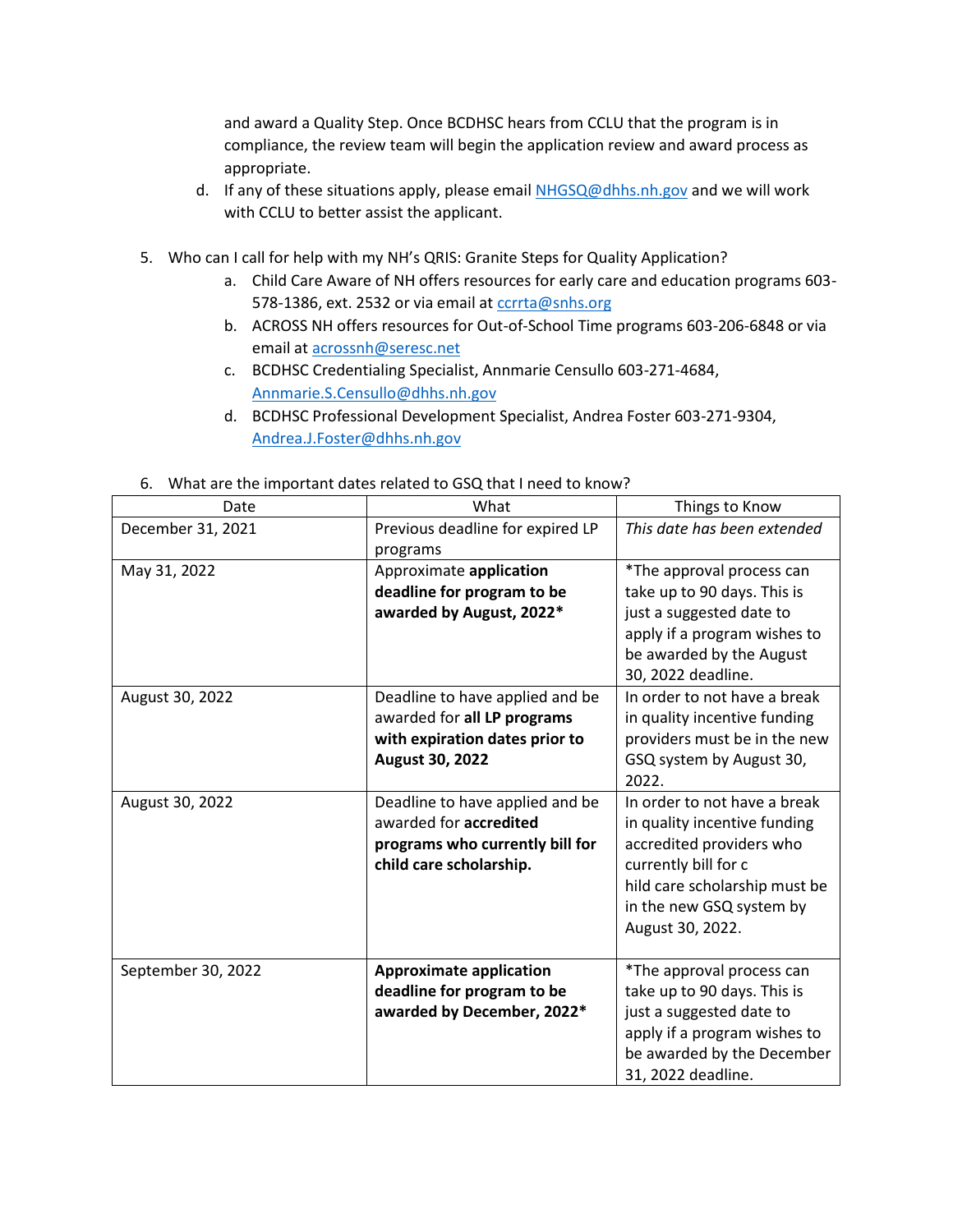| December 31, 2022 | Deadline to apply and be        | The approval process can     |
|-------------------|---------------------------------|------------------------------|
|                   | awarded for all LP programs due | take up to 90 days           |
|                   | for renewal between September   |                              |
|                   | 1, 2022 and December 31, 2022   |                              |
| December 31, 2022 | Deadline to apply for all LP    | *Programs expiring after     |
|                   | programs due for renewal after  | 2022, must only apply by the |
|                   | December 31, 2022*              | December 31, 2022 deadline.  |
|                   |                                 | Please allow up to 90 days   |
|                   |                                 | for the review/approval      |
|                   |                                 | process.                     |
|                   |                                 |                              |

- 7. If I have more than one site, do I have more than one GSQ application?
	- a. Yes, each site (by license number) must submit a GSQ application if the site wants to participate in the GSQ system. Steps will be awarded by license number.
- 8. What do the renewal and continuous quality pieces look like? Will there be annual reporting between cycles?
	- a. There are no application updates due in between renewal periods. In The GSQ application, the attestation contains a commitment to continue staff credential requirements for current award level.
	- b. There are quality incentive reports that will be due if program receive a GSQ Step. The Bureau of Child Development and Head Start Collaboration will update providers as these documents become available. Please see the incentive section of this document for more information.
- 9. How will the renewal process go?
	- a. On the NHCIS, GSQ Dashboard, providers will be notified when GSQ expiration date is approaching. 6 months prior to the renewal date, applicants will be able to submit their application on NHCIS.
	- b. BCDHSC staff will reach out to provider with any questions or missing information.
	- c. If a provider applies via paper, providers will need to track their application dates and expirations. Providers can submit applications within 6 months of expiration.
- 10. Once I am award a Step in GSQ, how soon can I apply for a different Step?
	- a. At this time, once awarded a Step in GSQ, a program must remain at that Step for a minimum of one year.
- 11. How is information shared about Granite Steps for Quality programs with families?
	- a. Families receive information about Granite Steps for Quality through the referral process by Child Care Aware of NH. The quality designation and Endorsement will be on Program Profiles in New Hampshire Connections Information System (NHCIS). Families seeking referrals through Child Care Search will be able to view your quality status online.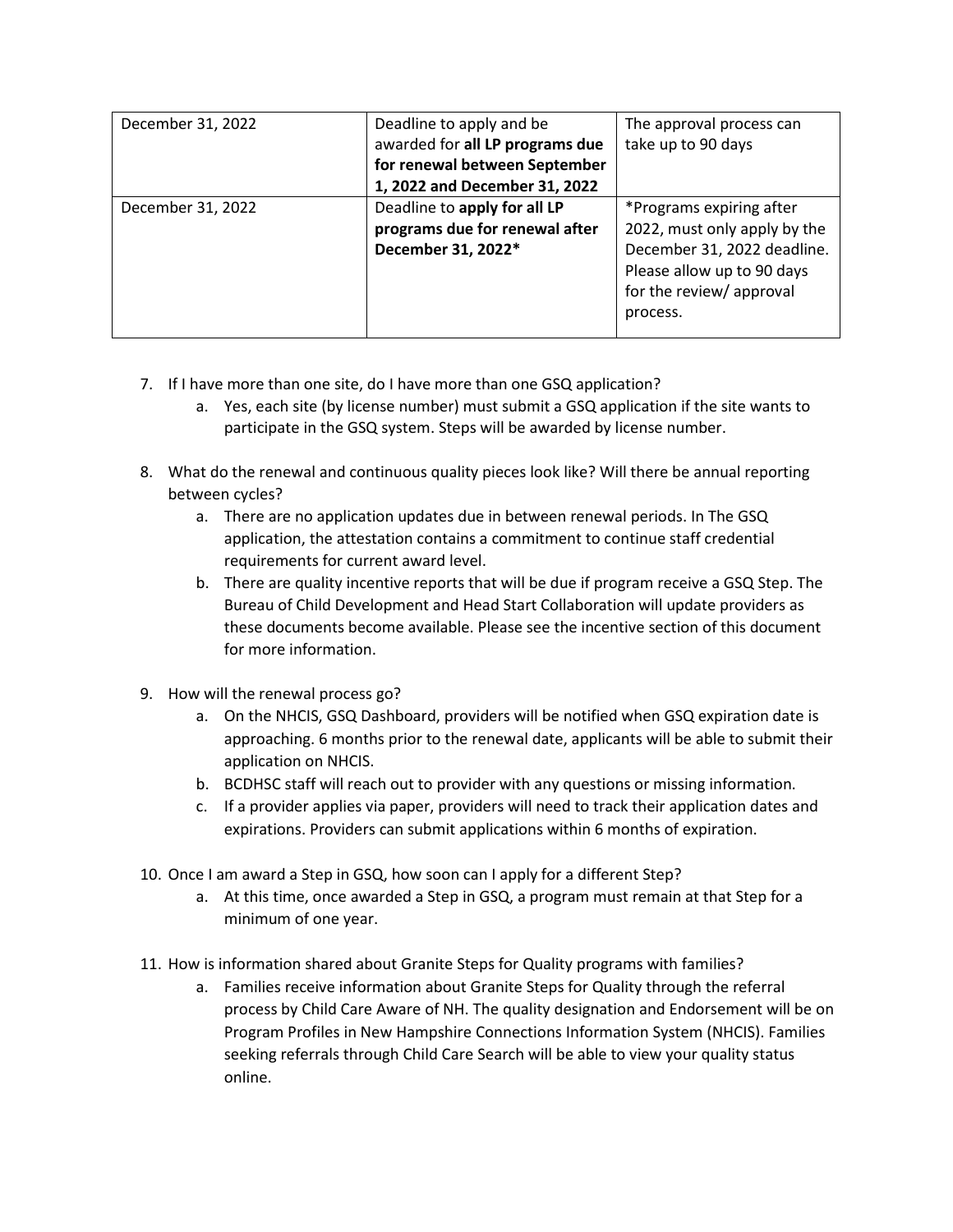- 12. How long is my GSQ level status valid?
	- a. Programs should work to maintain their achieved Step throughout the three year period, however, at time of renewal providers will need to submit proof of requirements.
	- b. Providers can apply for a higher Step one year after receiving their Step designation.
- 13. What is the difference between an Assessor and a Coach? When/Where are they used? (See ERS/ Coaching section of FAQ)
	- a. Assessor: ERS Assessors will be assigned to a program applying for a Step 3 (if not Accredited or HS/EHS) or Step 4. The ERS Assessor will visit the program to assess required amount of classrooms. Coaching will be assigned based on scores (see Coach below).
	- b. Coach: Practice-Based Coaches will work with programs using two week cycles over the course of 6 months. If a program's Assessor score (Step 3) is lower than an average of a 3.5 with no classroom scoring lower than a 2.5 on activities and interaction, then a coach will be assigned to the program. If a program's Assessor score (Step 4) is lower than an average of a 4.5 with no classroom scoring lower than a 3.5, then a coach will be assigned to the program.
	- c. Assessors and Coaches will be assigned to programs by BCDHSC staff.
	- d. Please note that for 2022 coaching is being piloted into the GSQ system. Please email [NHGSQ@dhhs.nh.gov](mailto:NHGSQ@dhhs.nh.gov) if you are interested in coaching once you have applied for a GSQ Step.
- 14. What are the approved Business Practices Trainings to meet the prerequisites?
	- a. Please note, administrators are only required to complete two courses from the following four trainings:
		- i. Taking Care of Business: An Administrator's Overview.
		- ii. Leading with Heart: How to Build Effective Teams.
		- iii. Successful Coaching and Mentoring for Employee Growth.
		- iv. An Administrator's Overview of Assessment in Early Care and Education.
		- v. \*Creating a Business Plan for Your Family Child Care Program
		- vi. \*Budgeting and Financial Planning for your Family Child Care Program

\*These trainings are most applicable to Family Child Care Providers

- 15. What if you don't have availability for the children who are inquiring with Child Care Scholarship?
	- a. Programs must be enrolled to receive children who are eligible for CCS and must accept them when enrollment space permits.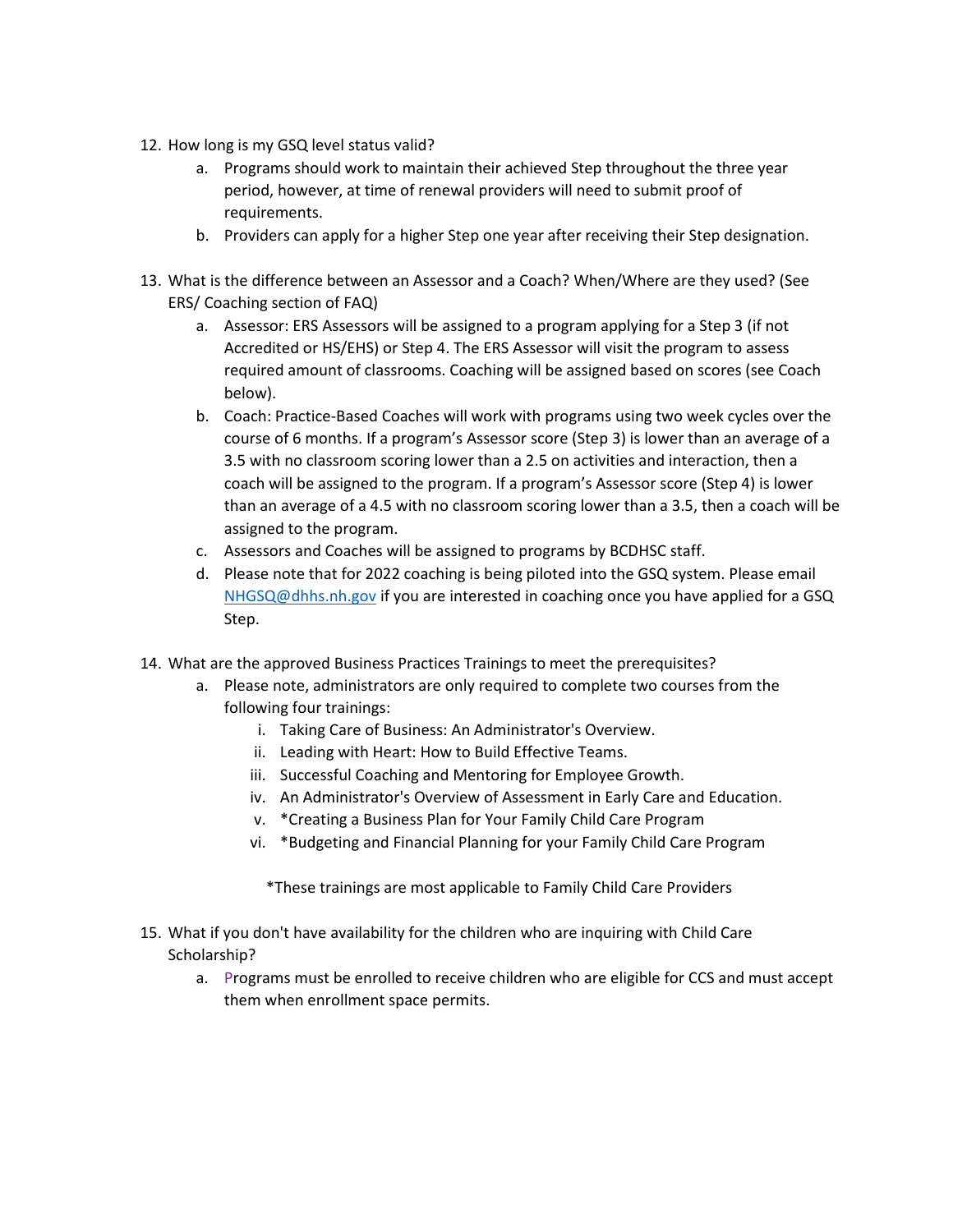### **GSQ Application (NHCIS)**

*The use of NHCIS Online GSQ Applications is temporarily paused. Please apply by mailing in a paper application:*

*As of June 3, GSQ Applications will transition to paper applications. Please find the application here: <https://www.nh-connections.org/providers/quality-care-matters/> "Granite Steps for Quality Fillable Application".* 

*Please mail your completed application:* 

*DHHS/DCYF/Child Development Bureau ATTN: GSQ Manager 129 Pleasant Street Concord, NH 03301*

- 1. What is a "Bridges ID" number on the GSQ Application on NHCIS?
	- a. This is the same as the Resource ID number. This number can range from 5-10 digits. If you do not know this number you can contact Marlene Burton at [Marlene.M.Burton@dhhs.nh.gov](mailto:Marlene.M.Burton@dhhs.nh.gov) for more information.
- 2. My Resource ID number is only 5 digits but the application says it must be 6 digits. How do I complete this on the GSQ NHCIS Application?
	- a. Please put a "0 (zero)" in front of your Resource ID number if it is only 5 digits.
- 3. Where do I upload documentation from watching required prerequisite, *The Bedrock of the Granite State Video?*
	- a. Directly in the GSQ application, there is a place for providers to upload documentation (a printable self-study) after viewing this video. The self-study is also available for providers in the application in blue text. See image below:

| NHCIS-Admin Side > NHCIS-Community > Child Care Search > Login   Salesforce-n D Copado > UAT-Communtly-Lo D Beans |                                                                                                                                                                                                                                                      |                                                                                                                                                                                                                                                                                                                                                                                                                                                                                                                                                                               |                                                             |  |
|-------------------------------------------------------------------------------------------------------------------|------------------------------------------------------------------------------------------------------------------------------------------------------------------------------------------------------------------------------------------------------|-------------------------------------------------------------------------------------------------------------------------------------------------------------------------------------------------------------------------------------------------------------------------------------------------------------------------------------------------------------------------------------------------------------------------------------------------------------------------------------------------------------------------------------------------------------------------------|-------------------------------------------------------------|--|
|                                                                                                                   | <b>NH CONNECTIONS</b><br>Center Based Program GSQ Application<br>o<br>Instruction<br>v.<br>Program information<br><b>O</b> Prerequisite<br>Standard t. Staff Qualification                                                                           | Prerequisites<br><b>Indicates required full</b><br>Update NHCIS Program Profile<br>"Data of a most recent update to Programs NHCIS Program File<br>Mar 9, 2022                                                                                                                                                                                                                                                                                                                                                                                                                | Home Support Winda Dayoph =<br><b>Save and Exit</b><br>Exit |  |
|                                                                                                                   | (5) choose pathway<br>(6) Standard 2: Learning Environments<br>(7) affirmation<br>(0) mexique & submit<br><sup>2</sup> Need help?<br>Visit our support page to view<br>frequently asked questions, or submit a<br>ticket for support.<br>Get nipport | $\blacksquare$<br>NHCIS Registry Profiles<br>* Profiles Complete in NHCIS<br>. No Dinguns<br>Children: The Bedrock of the Granite State Presentation.<br>Watch the Children. The Bedrock of the Granite State Presentation. Choose one of the below download the PD Documentation,<br>fill out the Self Study Form, and then upload it using the Upload button.<br>Printable Self-Study PD Documentation Form Uploaded in<br>Click to download<br>teics<br>* Upload Document<br>Or drop files<br><b>Upload Files</b>                                                          |                                                             |  |
|                                                                                                                   |                                                                                                                                                                                                                                                      | APPARAINANT<br>. Amsable cell cruck-cheer.<br>A<br><b>Business Practices Training</b><br>* Professional Development Hours reflected in NHCIS Training Transcript<br>. Nes Dimoure<br>"Complete two of the following NH Business Management and Director Trainings offered through Child Care Aware of NH and<br>ProSolutions<br>- Taking Care of Business-An Administrator's Overview<br>- Leading with Heart. How to Build Effective Teams<br>Successful Coaching and Mentoring for Employee Growth<br>An Administrator's Overview of Assessment in Early Care and Education |                                                             |  |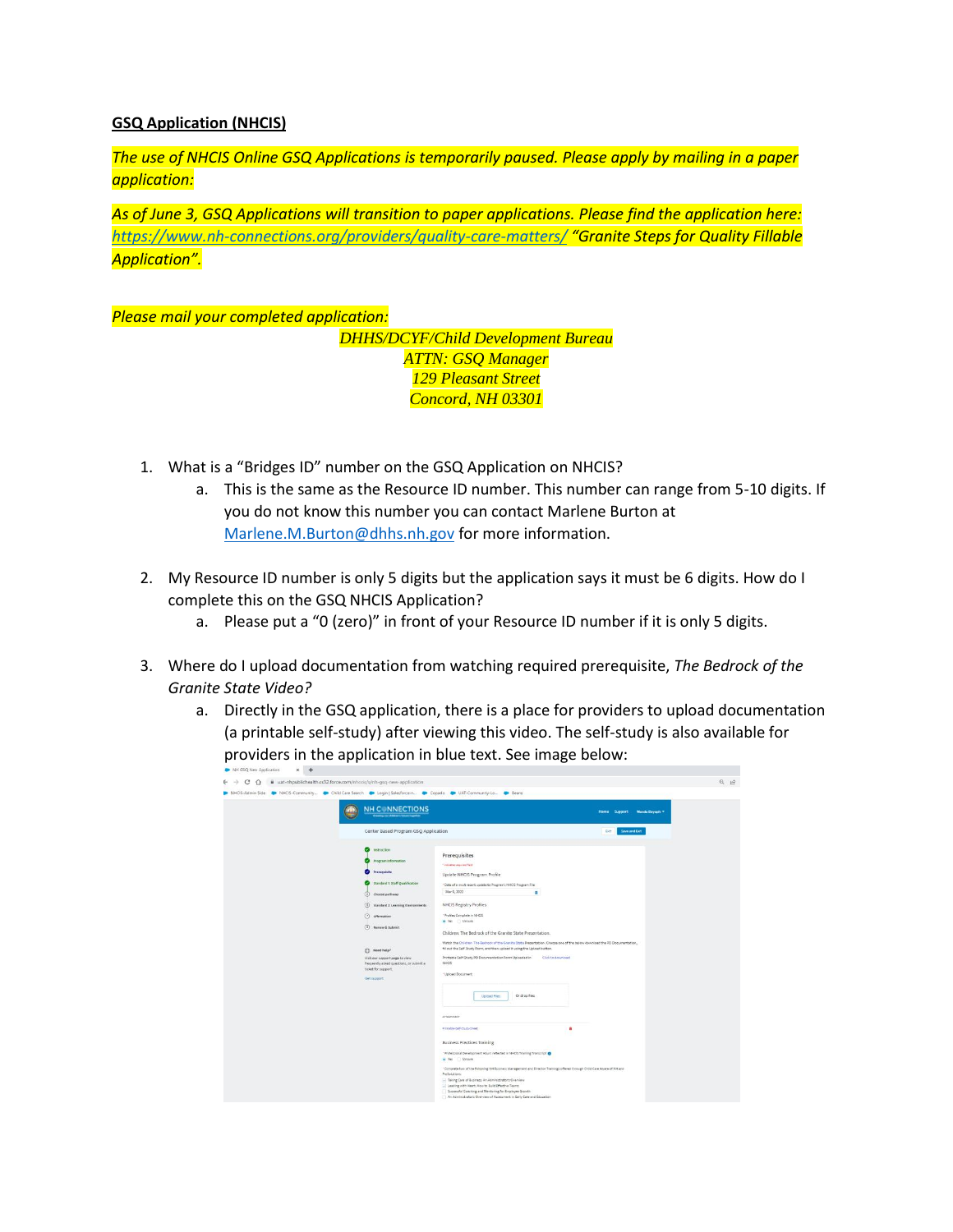4. I have paper documentation of proof of the required business practices, where do I upload these documents?

 $\sim$  . We<br>interfacing  $\sim$ 

NHICS. See image below:  $x +$  $\rightarrow$  C  $\hat{\Omega}$   $\hat{\mathbf{a}}$  ust-nl  $Q \nleftrightarrow \nabla$  $\overline{c}$ NH C NNECTIO

Next.

a. These documents can be uploaded directly to the provider's Professional Registry in

- 5. As required in the GSQ application on NHCIS, I updated our program profile however, I cannot see the correct date that I last updated the profile on my end, why is this?
	- a. Applicants cannot see the date that they updated their profile last, however, administrators of the system (BCDHSC, CCLU, and CCAoNH staff) can see this information. Please note that if you updated your program profile, you completed this requirement of the GSQ Application and all you need to do is simply fill this date in on your GSQ Application.
	- b. If a GSQ reviewer has any questions regarding your application we will contact you via email.

## **Quality Incentives**

- 1. How much money will my program receive in quality incentive bonuses?
	- a. The amount of money awarded will vary on program type, Step awarded, and licensed capacity of the program. Please see the award amounts in th[e GSQ publication](https://www.nh-connections.org/uploads/GSQ-Guide.pdf) on p. 28- 29.
- 2. What is the timeline to be awarded a GQS Quality Step in order to receive GSQ quarterly incentives? $1$

| # Quarterly Bonus | Date by which GSQ           | <b>Quarterly Bonus "End</b> | <b>Estimated Date by</b> |
|-------------------|-----------------------------|-----------------------------|--------------------------|
| Incentive         | <b>Quality Step Must be</b> | of Quarter" Date            | which Program may        |
|                   | Awarded                     |                             | <b>Expect to Receive</b> |
|                   |                             |                             | <b>Quarterly Bonus</b>   |
|                   |                             |                             | Payment <sup>2</sup>     |
|                   | February 28                 | March 31                    | May 15                   |
| 2                 | May 31                      | June 30                     | July 15                  |
| 3                 | July 31                     | September 30                | October 15               |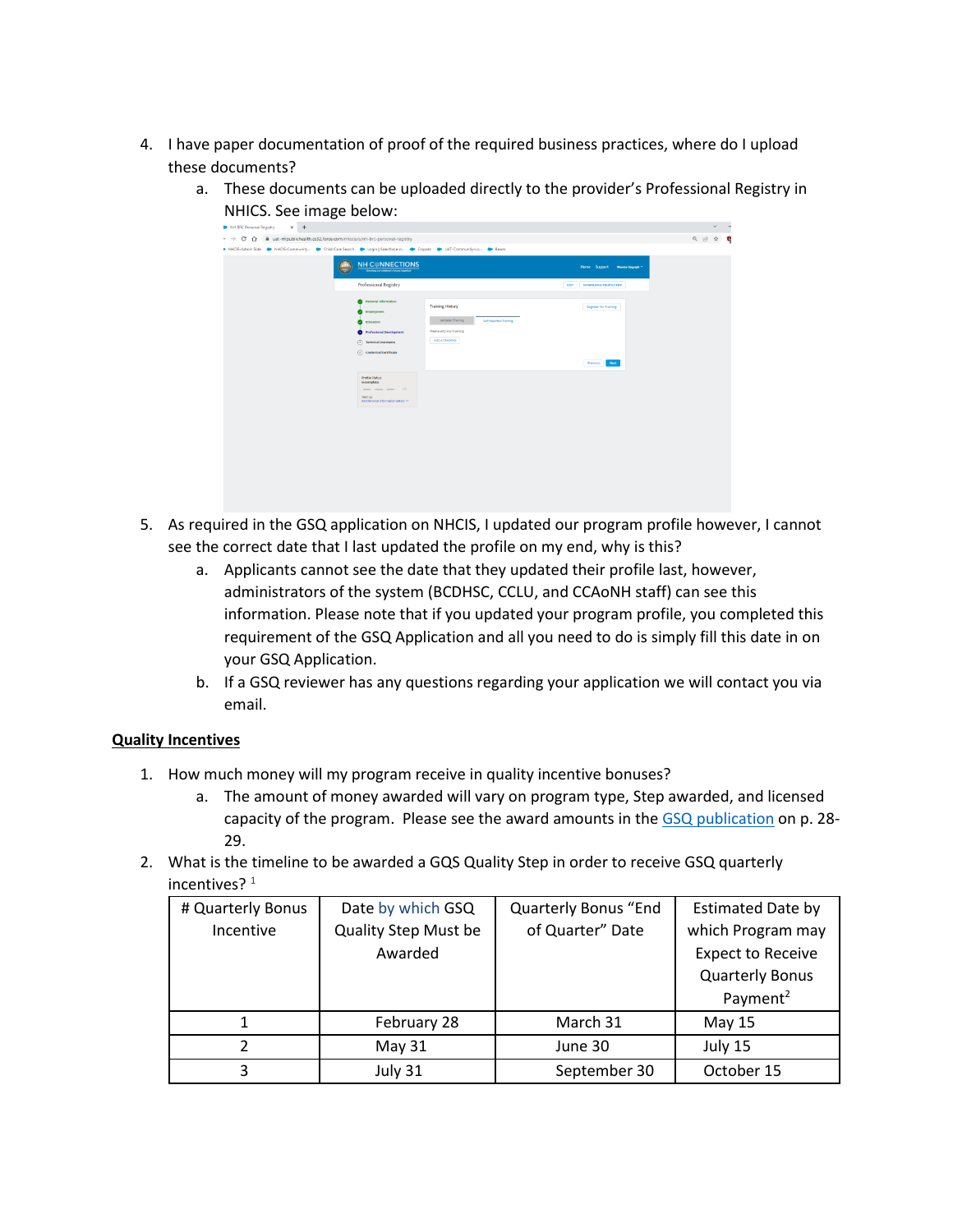| November 30 | December 31 | January 15 of new |
|-------------|-------------|-------------------|
|             |             | vear              |

<sup>1</sup>"e. A program must be awarded their GSQ Quality Step at least 30 days before the end of the quarter in order to be eligible for that quarter's GSQ Quality Bonus. Programs that progress to a higher GSQ Quality Step during the quarter, but at least 30 days before the end of the quarter, will receive the bonus associated with their new GSQ Quality Step" (p.28, *[Granite Steps for Quality](https://www.nh-connections.org/uploads/GSQ-Guide.pdf)* Publication)

 $2$ This timeframe is an estimate. BCDHSC will submit the request for quarterly bonus payments to Finance within one week of the end of each quarter. Finance will process the payment requests and send to Accounts Payable to issue/mail a check to the program. It can take up to 25 days for programs to receive a check in the mail once submitted to fiscal.

- 3. For quality incentive payments, will there be a required annual report?
	- a. Yes, similarly to those receiving quality incentive payments for programs currently accepting children receiving child care scholarship, there will be a reporting requirement included.
- 4. How can I spend my Quality Incentive bonuses?
	- a. The Site Director is able to allocate funds as they see fit, providing that the money is spent on Quality Improvements. Things that would fall under the Quality Improvement umbrella include but are not limited to: materials for children, materials for staff, classroom furniture, playground equipment, building and grounds improvements, family events, staff bonuses, etc. Programs will be asked to report annually on how they allocated their Quality Funds.
	- b. The Bureau of Child Development and Head Start Collaboration will be uploading an Allowable Usage Chart to NH Connections as soon as possible. Please email us at [NHGSQ@dhhs.nh.gov](mailto:NHGSQ@dhhs.nh.gov) for allowable usage questions until this document is posted.

## **Standard 1, Staff Qualifications Questions**

- 1. Who is considered a Program Administrator?
	- a. A Director (or Provider of a Family Child Care) or Assistant Director of the program applying.
- 2. What constitutes as "eligible" staff?
	- a. Eligible staff for early childhood programs are lead teachers and associate teachers as defined by CCLU requirements. The staff member should be both qualified for, and acting as a lead or associate teacher.
	- b. For Out-of-School Time programs, eligible staff are group leaders, site directors and site coordinators, as defined by CCLU requirements. The staff member should be both qualified and serving as a group leader, site director, or site coordinator.
	- c. Credentials must not be expiring within 90 days of GSQ application date (remember, the GSQ application review and approval process can take up to 90 days). Our credentialing specialist will reach out to providers to request a credential renewal if a GSQ application is received with current credentials expiring with-in 90 days of GSQ application date.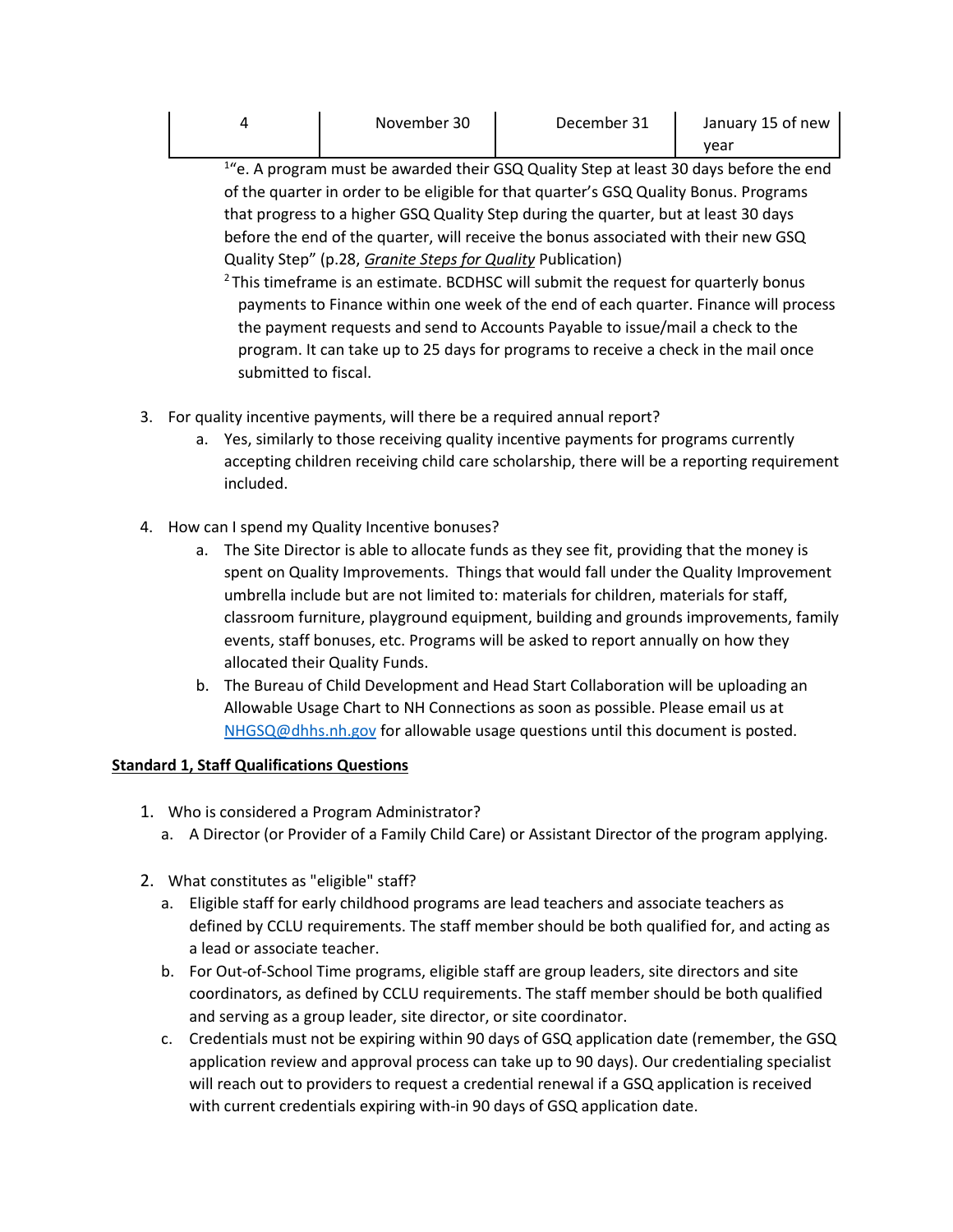- 3. What if 30% of eligible staff is 2.4 do I round up or down?
	- a. If half of your eligible staff is a decimal number, please round up. So in the example listed, the number of eligible staff would be 3.
	- b. Please note, it is not the BCDHSC credentialing specialist duty to notify a program of how many staff need to be credentialed at your program. Please review the Step you are applying for and the amount of staff credentialed at your program and adjust accordingly. Please then notify BCDHSC in your paper application the % of credentialed staff being counted towards your GSQ Application.
- 4. If somebody is an associate teacher by CCLU standards but operates as an assistant does their associate status with licensing automatically make them eligible staff according to the rubrics?
	- a. For the purpose of GSQ, whichever credential the staff member holds will count towards the application.
- 5. What happens with teachers that are considered Per Diem Teachers? They are Lead or Associate Teachers, but are not considered to be all-year staff, would they still be counted in my percentages? (IE: College Students, Summer Help, etc.)
	- a. If the staff are working at the time of GSQ application, yes, they count towards the percentage of eligible staff required for Standard 1, Staff Qualifications.
- 6. Do my part-time staff count in the ratios for staff? If they are working 15-30 hours per week but are Lead/Associate Teachers in classrooms, would they still be considered in my staff percentages?
	- a. Yes, as long as they fall into the definition of "eligible staff" (see #5 in this section above).

## **Standard 2a, Learning Environments - Environment Rating Scales Questions**

- 1. Where can I learn more about ERS?
	- a. To find information about implementation ERS within your program you can visit the "[Environment Rating Scales](https://www.nh-connections.org/environment-rating-scales/)" page of NH Connections.
- 2. How do I submit proof of my ERS Self-Assessment?
	- a. Providers can submit their ERS Self-Assessment documentation within their GSQ application on NHCIS. There is a specific section to upload this documentation. Please have this prepared when completing the application as it is required to move forward with the application.
- 3. What are the approved ERS Trainings?
	- a. Any [ERSI Training](https://ersi.info/training_online_staff.html)
	- b. Or for free, you can contact CCAoNH and/or ACROSS NH for their ERS training.
	- c. [https://files.constantcontact.com/49b439d5301/995cb3fc-17bf-4bd8-b971](https://files.constantcontact.com/49b439d5301/995cb3fc-17bf-4bd8-b971-c83892a16563.pdf) [c83892a16563.pdf](https://files.constantcontact.com/49b439d5301/995cb3fc-17bf-4bd8-b971-c83892a16563.pdf)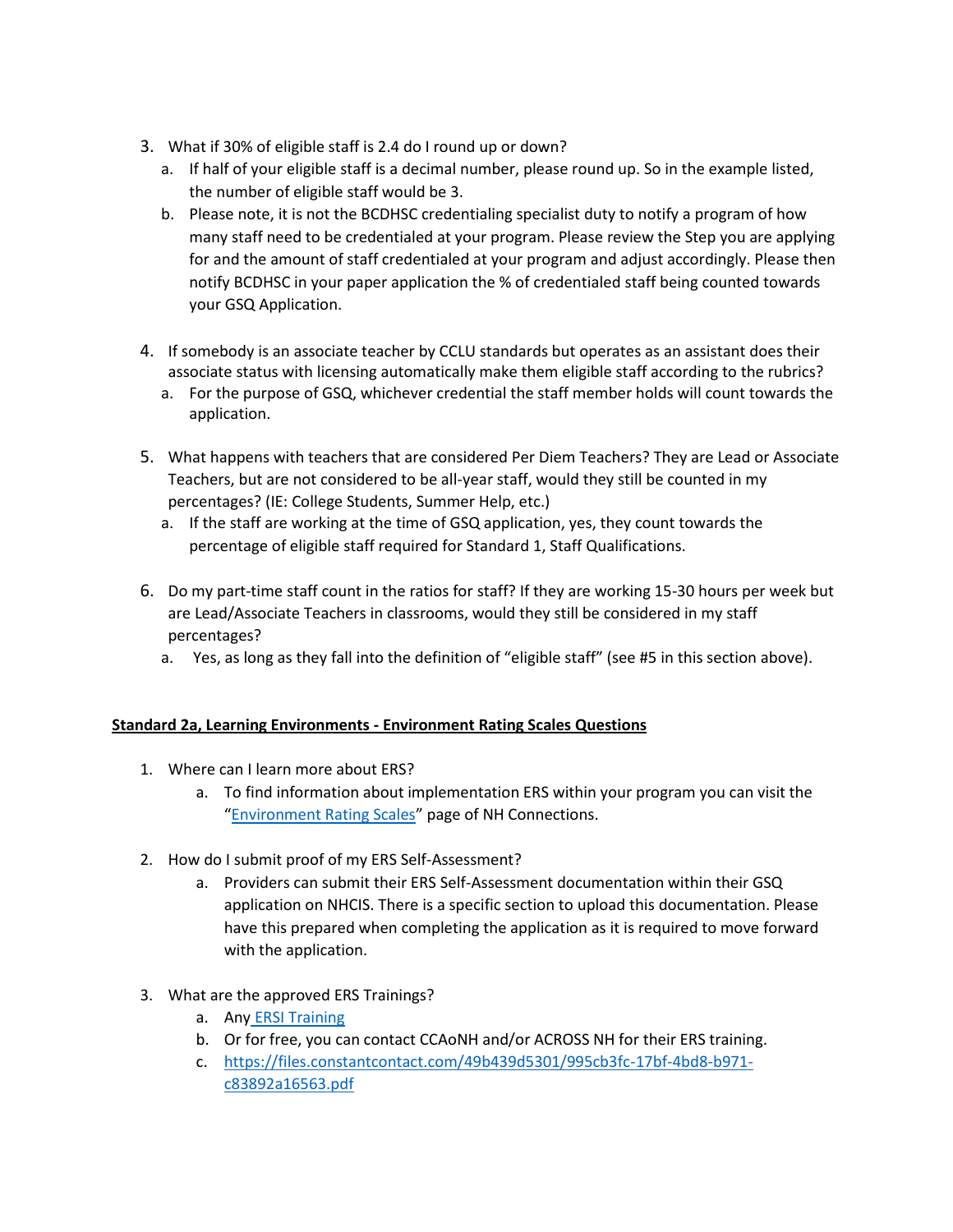- d. Out-of-School Time: You can find training information for ERS Overview: SACERS training here: [https://www.acrossnh.org/granite-steps-for-quality](https://urldefense.com/v3/__https:/www.acrossnh.org/granite-steps-for-quality__;!!Oai6dtTQULp8Sw!XS7AkPa1XaCWmQGa7_CVPNtZ2JVAmKtzfTij1PRHtEuwiffBwezvvyNV5AbEKDQppLcnZG1tW02vn8co6uxvDLwByWO6$)
- e. Trainings must be current (within the last three years from application date) to be counted.
- 4. How do we get assigned an ERS Assessor?
	- a. The Bureau of Child Development and Head Start Collaboration will assign the coach and/or assessor as applicable to programs applying for Steps 3 and 4.

## **Standard 2b, Learning Environments- Pyramid Model Questions**

- 1. Can Out-of-School Time providers follow the Pyramid Model Pathway?
	- a. There is no Pyramid Model Pathway for Out-of-School time programs. However, if your program serves both early childhood and Out-of-School Time, you can choose the Pyramid Model Pathway for your early childhood program and use choose the ERS (SACERS) pathway for the Out-of-School Time portion.
- 2. How do we get assigned a Pyramid Model Coach?
	- a. The Bureau of Child Development and Head Start Collaboration will assign the coach and/or assessor as applicable.
	- b. If you are not currently participating in Pyramid Model but wish to go the Pyramid Model Pathway, please email us your program information at [NHGSQ@dhhs.nh.gov](mailto:NHGSQ@dhhs.nh.gov) so we can connect you with our partners for coaching.
- 3. Where can I access the tools for the Pyramid Model?
	- a. The Program Coach assigned to your program will provide the Teaching Pyramid Observation Tool (TPOT) and/or the Teaching Pyramid Infant-Toddler Observation Scale (TPITOS). You can also learn more about the scales by reading the fact sheets found here:<https://ptan.seresc.net/blog/teaching-pyramid-observation-tool-tpot/>
- 4. Do I need to take the entire "Pyramid Model Taking Care of yourself" module series (2 hours) Or the first module titled, "Taking Care of Yourself"?
	- a. Yes, the requirement from the rubric is speaking to completing the entire training module (2 hours).
- 5. As a Family Care Provider caring for children birth to five, I have taken the Pyramid Model Framework Modules can I apply for that Learning Environment Standard?
	- a. At this time, the Pyramid Model Pathway is specific to Center Based Early Childhood Programs but stay tuned, we will be adding in this pathway for Family Child Care Providers in the near future.
- 6. Where can I find current Professional Development Opportunities pertaining to Pyramid Model?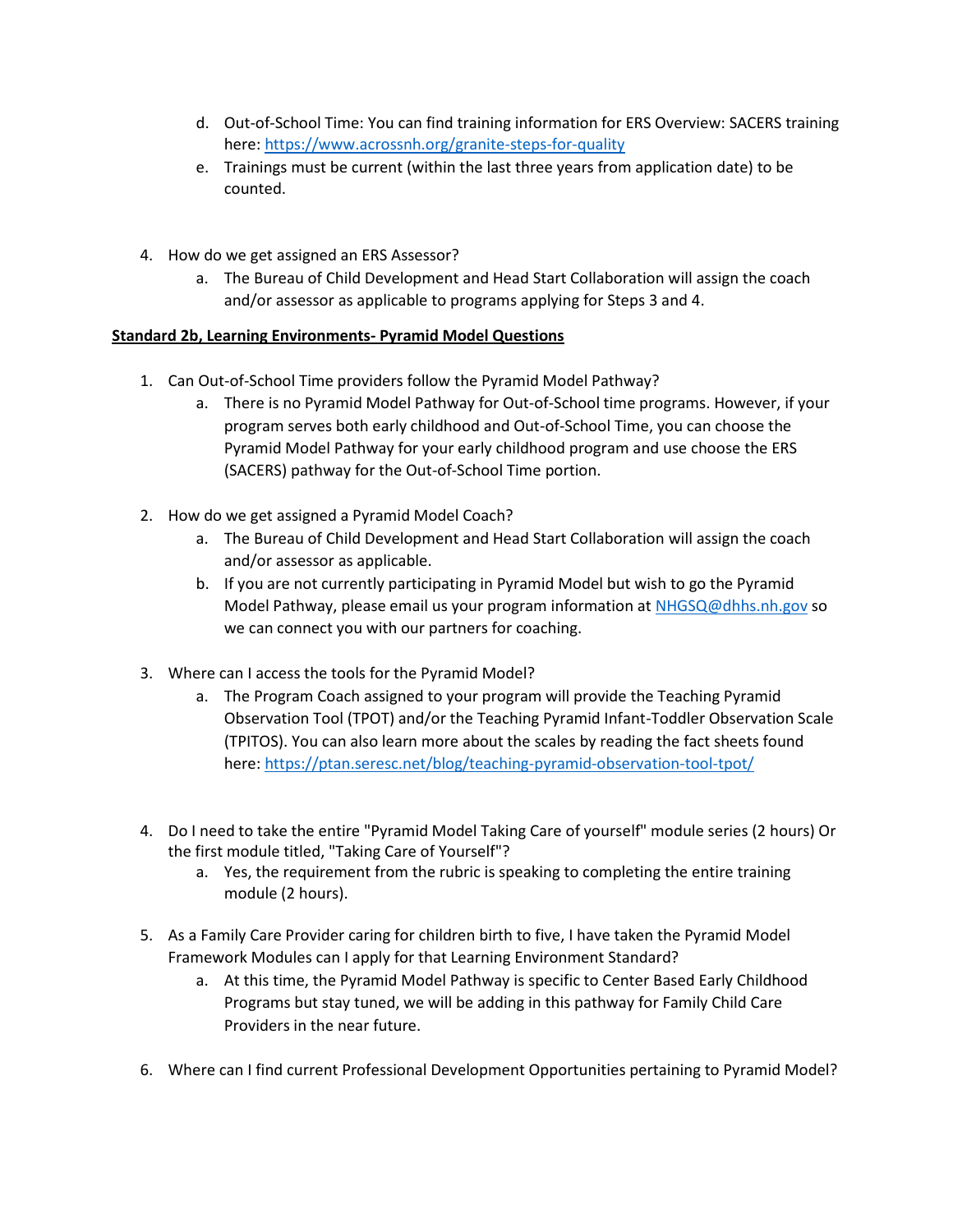- a. Professional Development opportunities will be listed in NHCIS and are often in the annual training offerings from Child Care Aware of NH and/or ACROSS NH. You can also locate Pyramid Model e-modules on ProSolutions.
- 7. Where can I learn more about Social Emotional Development and Pyramid Model?
	- a. To find information about how to bring the Pyramid Model Framework to your program you can visit the "[Social Emotional Development](https://www.nh-connections.org/social-emotional-development/)" page of NH Connections.
- 8. How can I access the Benchmarks of Quality (BOQ)?
	- a. Once awarded a Step 1, a Program Coach will work your Leadership Team to complete the Benchmarks of Quality (BoQ). You can find the document and other helpful tools on the National Center on Pyramid Model Innovations (NCPMI) here: <https://challengingbehavior.cbcs.usf.edu/Implementation/data/index.html>
- 9. How can I request a TPOT or TPITOS Observation for my program?
	- a. If your program has applied for a Step 3 using the Pyramid Model Pathway, then a TPOT and/or TPITOS tool administrator matched to your program by the BCDHSC will assess the classrooms and report the scores.
	- b. If you are already working with iSocial, BCDHSC will connect with your program coach for proof of assessment.
- 10. How can I apply for Practice-Based Coaching for my program?
	- a. Practice-Based Coaching is integrated into the GSQ for both Learning Environment pathways and will automatically occur at Steps 3 and 4. Coaching may be offered to programs engaging in this work at a Step 2 as well. Please reach out via email at [NHGSQ@dhhs.nh.gov](mailto:NHGSQ@dhhs.nh.gov) if your program is interested in coaching but is not ready for Steps 2-4 yet.
- 11. How do I submit proof of my leadership team, mission and vision statements, completed Benchmarks of Quality (BoQ) and action plan based on the BoQ?
	- a. Your Program Coach will assist with reporting this work back to the BCDHSC.
	- b. If you are not currently participating in Pyramid Model but wish to go the Pyramid Model Pathway, please email us your program information at [NHGSQ@dhhs.nh.gov](mailto:NHGSQ@dhhs.nh.gov) so we can connect you with our partners for coaching.
- 12. Do I need to do an overview of Pyramid Model before applying for Step 1 Pyramid Model Pathway?
	- a. If you have never been a Pyramid Model Implementation Site and have not completed the Progressive with CCAoNH, an Administrator and all Lead Teachers must complete the one hour training on ProSolutions: Building Positive Social Emotional Skills for All Children: Introducing the Pyramid Model Framework. **Note:** This is in addition to the required trainings listed in the GSQ Guide.
	- b. [https://www.prosolutionstraining.com/store/product/?tProductVersion\\_id=2111](https://www.prosolutionstraining.com/store/product/?tProductVersion_id=2111)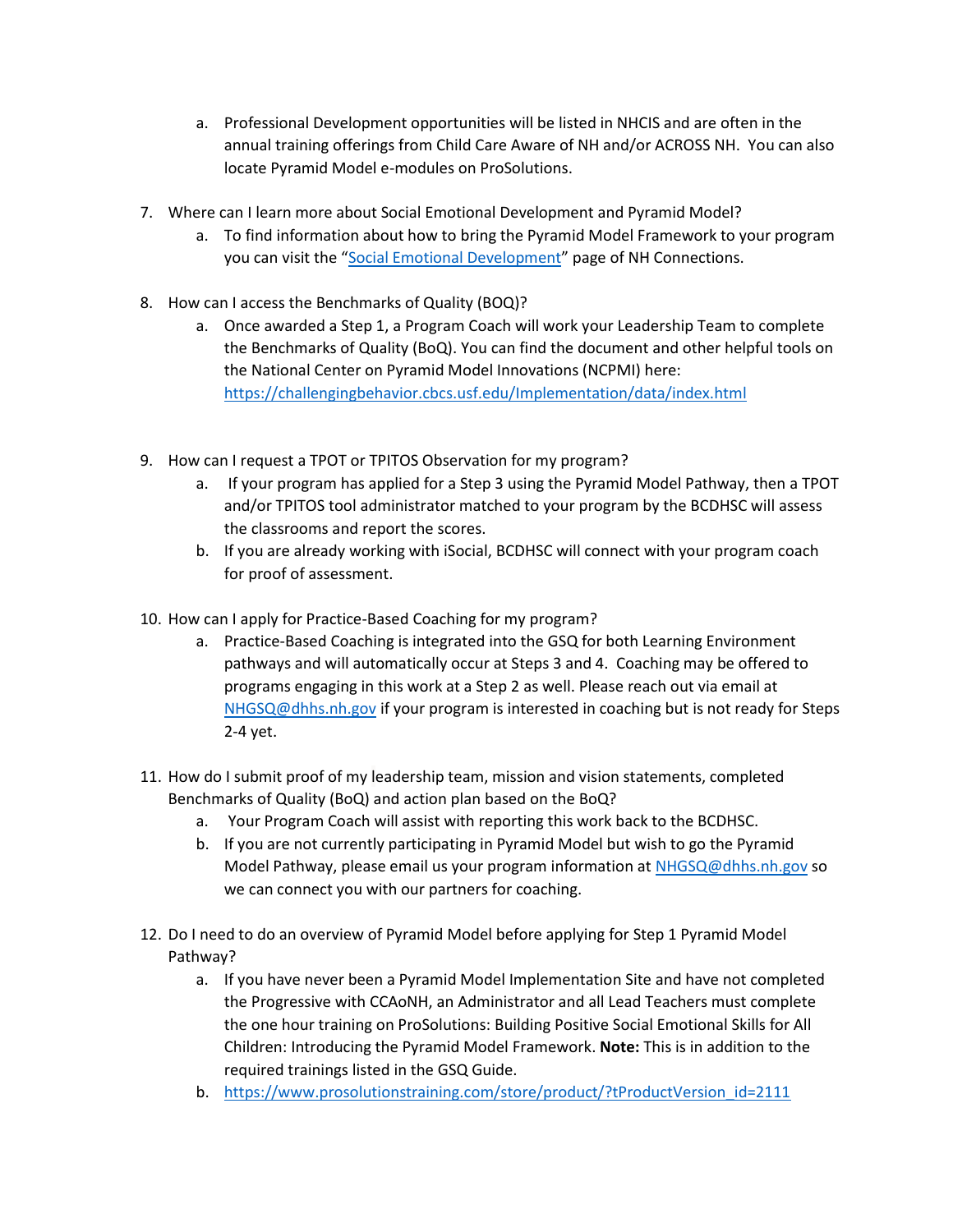- 13. Our program has been practicing Pyramid Model for a long time, and their pieces of training happened before ProSolutions. Do they need to present every certificate or can a director/coach make a master list?
	- a. Trainings must be from the last three years in order to be counted towards the GSQ application.
- 14. If we've done TPOTs/TPITOS with iSocial already, will we have to do them again, or what documentation would be needed where these are confidential documents?
	- a. Observations must be current with GSQ application (within 30 days of application date). If an observation has already been done through iSocial within the last 30 days, the scores will still need to be uploaded in NHCIS.

#### **GSQ Quality Steps 3 and 4**

- 1. I want to apply for a Step 3. How many classrooms will be observed for assessment and which ones?
	- a. When an assessor comes to your program, half of your classrooms will be observed, covering the range of ages you serve. For example, if you have one infant, one toddler, one preschool, and one pre-k room, *either* the infant or toddler room will be observed and *either* the preschool or pre-k room will be observed. If you have one infant, one toddler, and six preschool rooms, the assessor will observe the infant and toddler spaces and two of the preschool rooms.

#### **Accredited Programs**

- 1. My program's NAEYC Accreditation is expired or was revoked. Can I be awarded a Step 3?
	- a. Programs must hold a current NAEYC Accreditation in order to apply and be awarded a Step 3. If your accreditation is not current, you may apply in the system by choosing one of the identified pathways and meeting the criteria for both standards in your chosen Step.
- 2. What if my accreditation is expiring soon? What should I do?
	- a. If your program intends to renew before your expiration date: Continue with your renewal process. Apply for intended GSQ Step and keep The Bureau of Child Development and Head Start Collaboration informed of your pending accreditation visit. (This is a case by case basis, especially due to a Pandemic). If there is a delay in your scheduled visit, please notify The Bureau of Child Development of Head Start Collaboration and we will work with you to achieve the Step for which you currently qualify.
	- b. If your program does not intend to renew accreditation: Apply for the Step that best fits your program structure. Please see the rubrics in the [GSQ publication](https://www.nh-connections.org/uploads/GSQ-Guide.pdf) p. 12-26.
- 3. My program is provisionally accredited. Can I be awarded a Step 3?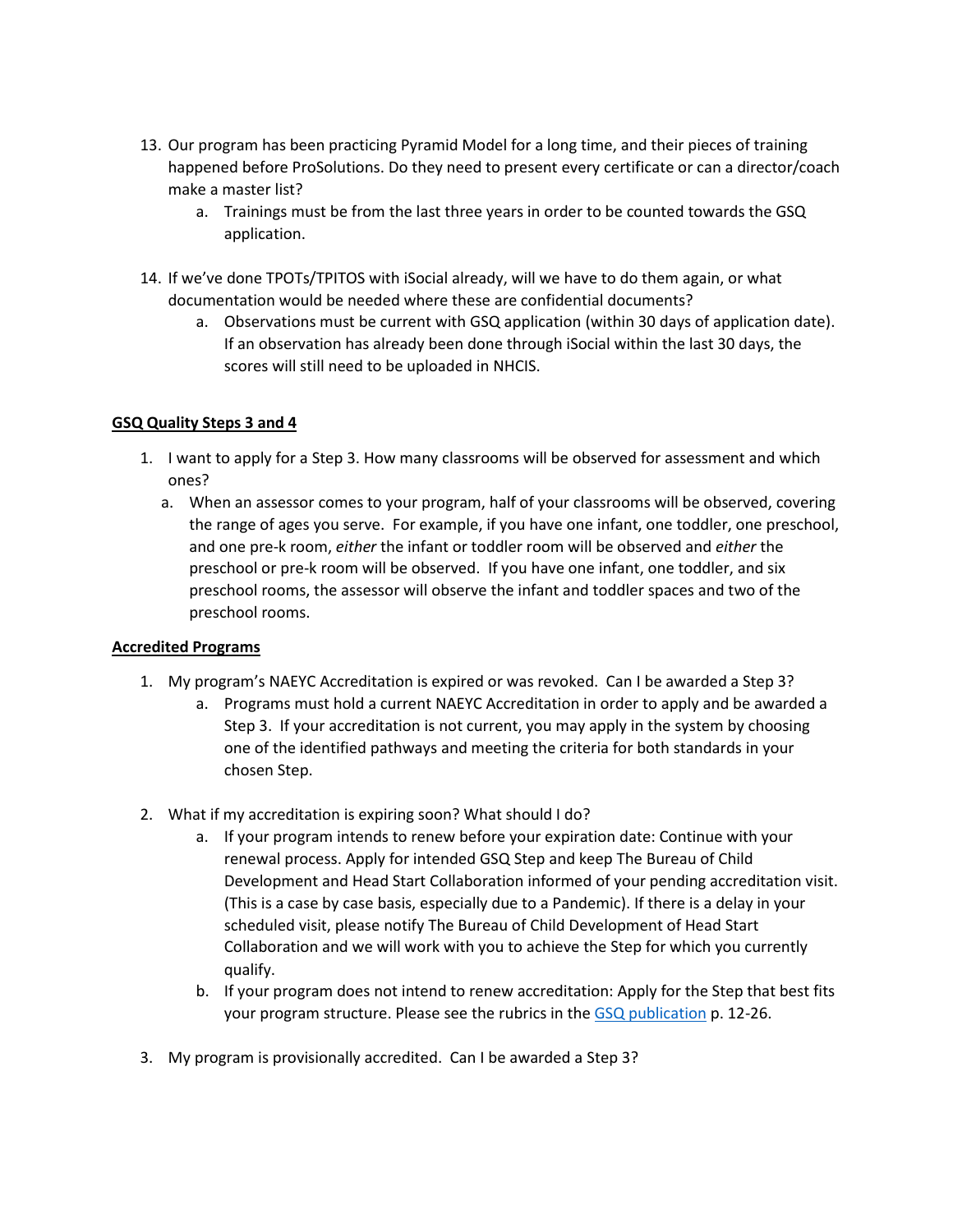- a. NAEYC Accredited and Provisionally Accredited Programs can apply to be awarded a Step 3. Programs must keep the Bureau informed of their Accreditation status, including expiration dates, renewal intentions, assessor visitation windows, etc.
- 4. What is considered approved documentation for NAEYC Learning Environment Standards (Step 3)
	- a. Acceptable documentation includes NAEYC Accreditation Decision Report, NAEYC Renewal Accreditation Report, or Accreditation Evaluation Summary.
	- b. For staff qualifications, a NAEYC certificate will suffice.
- 5. If we are an Accredited Program and our license is from 6 weeks- 12 years (both Early Childhood and Out-Of-School Time) what rubric do we complete?
	- a. If you serve both Early Childhood and OST age children, please honor your program's license and utilize the *Center Based Programs Providing both Early Childhood and Outof-School Time Services* Rubric on p. 25 of the [GSQ Publication.](https://www.nh-connections.org/uploads/GSQ-Guide.pdf)
	- b. Since you are an Accredited program, you will be crosswalked in at Step 3 simply by providing proof of prerequisites and required NAEYC documentation. This will meet the requirement for both ECE and OST at your center. However, if you are wishing to move to a Step 4, then you must meet the requirements on the rubric for age groups served.
	- c. If you have questions regarding your individual program structure please email [NHGSQ@dhhs.nh.gov](mailto:NHGSQ@dhhs.nh.gov) .

# **Head Start/ Early Head Start & Accredited Crosswalk Step 3 and 4**

- 1. If I am cross walking into GSQ as an accredited/ Head Start and/or Early Head Start program at Step 3 and want to move up to Step 4, can I do this immediately?
	- a. A program must be in the system at Step 3 for minimum of 1 year before moving to apply for Step 4.
- 2. How would centers navigate having HS/EHS and child care classrooms in one building?
	- a. If you are primarily a center based non Head Start/ Early Head Start program, please use the *Center Based Early Childhood Programs* rubric on p. 18 of the [GSQ Publication.](https://www.nh-connections.org/uploads/GSQ-Guide.pdf)
	- b. Programs licensed as a Head Start/ Early Head Start, can choose to be crosswalked at a Step 3 by providing the required documentation.
- 3. If my license has a Head Start classroom under my license, does that mean that the entire center would have to be at Step 3?
	- a. The Head Start and Early Start Head programs would have to have their own license in order to apply at Step 3, otherwise the program would apply using the Center Based application.

# **Endorsements**

1. If I am going to pick "Track 1" or "Track 2", where do I find the *Bringing the Protective Factor Framework to Life in your Work* training*?*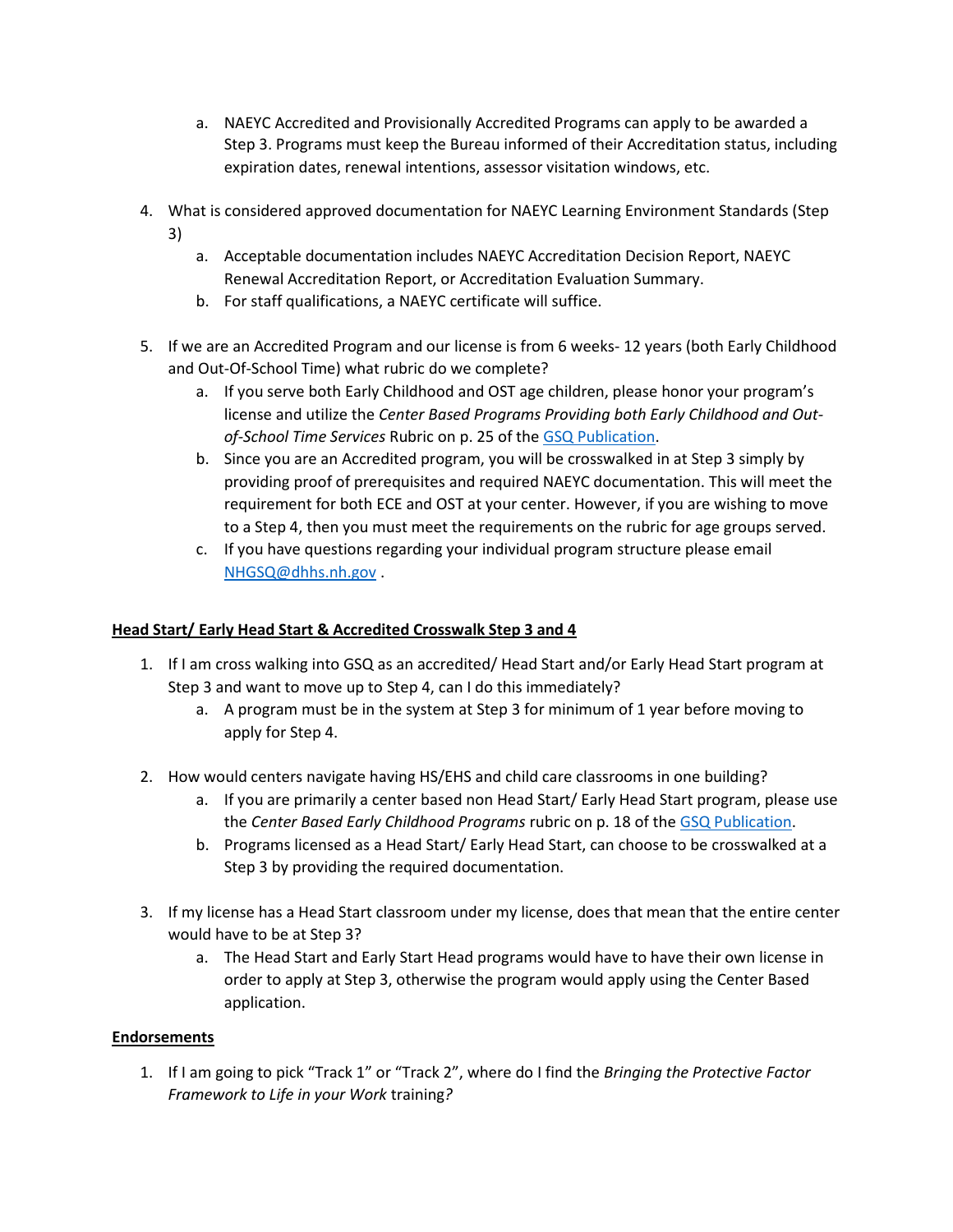- a. A free training can be found on NH Children's Trust\*
	- i. First please visit[: https://www.nhchildrenstrust.org/strengthening-families](https://www.nhchildrenstrust.org/strengthening-families-training)[training](https://www.nhchildrenstrust.org/strengthening-families-training)
	- ii. Next, click "learn more and register"
	- iii. This will redirect you to The Children's Trust Fund Alliance. Scroll down to the bottom of the screen and click on, "Visit ProSolutions Training"
	- iv. You will now find 1 free certificate (this does not yield a certificate at the end of the training). You can pay and receive a certificate to upload on your registry OR you can complete a self-study form and submit this on your registry (Self Study form can be found here: [https://www.nh-connections.org/providers/trainings](https://www.nh-connections.org/providers/trainings-and-recorded-webinars/)[and-recorded-webinars/](https://www.nh-connections.org/providers/trainings-and-recorded-webinars/) ).

#### **Out of School Time Programs OR Programs with an Out-of-School Time Population:**

- 1. If we offer both Out-Of-School Time and Early Childhood but are not sure if we want to identify both in the GSQ System what rubric would we use?
	- a. If you serve both Early Childhood and OST age children on a regular basis (including summer programs and before/ after school), please honor your program's license and utilize the *Center Based Programs Providing both Early Childhood and Out-of-School Time Services* Rubric on p. 25 of the [GSQ Publication.](https://www.nh-connections.org/uploads/GSQ-Guide.pdf)
	- b. If you offer OST care on an emergency or case by case basis to families and staff in your program, you do not need to follow the OST rubric.
	- c. If you feel that your license does not best represent the ages you currently serve, or if you have questions regarding your license, please contact CCLU regarding further guidance.
	- d. If you have already contacted CCLU to change your license for GSQ and wish to change your license back due to the updated guidance above, please email [NHGSQ@dhhs.nh.gov](mailto:NHGSQ@dhhs.nh.gov) and we will work with you and CCLU to fix your license as soon as possible.
- 2. What if I offer OST care in emergency situations and/or on case by case basis so I do not want to change my license ages? Will I still need to apply to GSQ using the *Center Based Programs Providing both Early Childhood and Out-of-School Time Services* Rubric on p. 25 of the [GSQ](https://www.nh-connections.org/uploads/GSQ-Guide.pdf)  [Publication.](https://www.nh-connections.org/uploads/GSQ-Guide.pdf)?
	- a. No, if you are keeping your license to serve families in emergency situations and you do not regularly have children in your program who are over the age of 6 years old, you do not need to apply for GSQ following the requirements in this rubric. You can simply apply using the Early Childhood Rubrics.
- 3. If we are licensed 6 weeks-12years, and have a few kindergarteners do we still utilize the Center-Based Rubrics or would we need to use a different one?
	- a. In this case, a program would utilize the Rubric, "Center Based Programs Providing both Early Childhood and Out-of-School Time Services" in *p.22-26 of th[e GSQ Publication](https://www.nh-connections.org/uploads/GSQ-Guide.pdf) .*